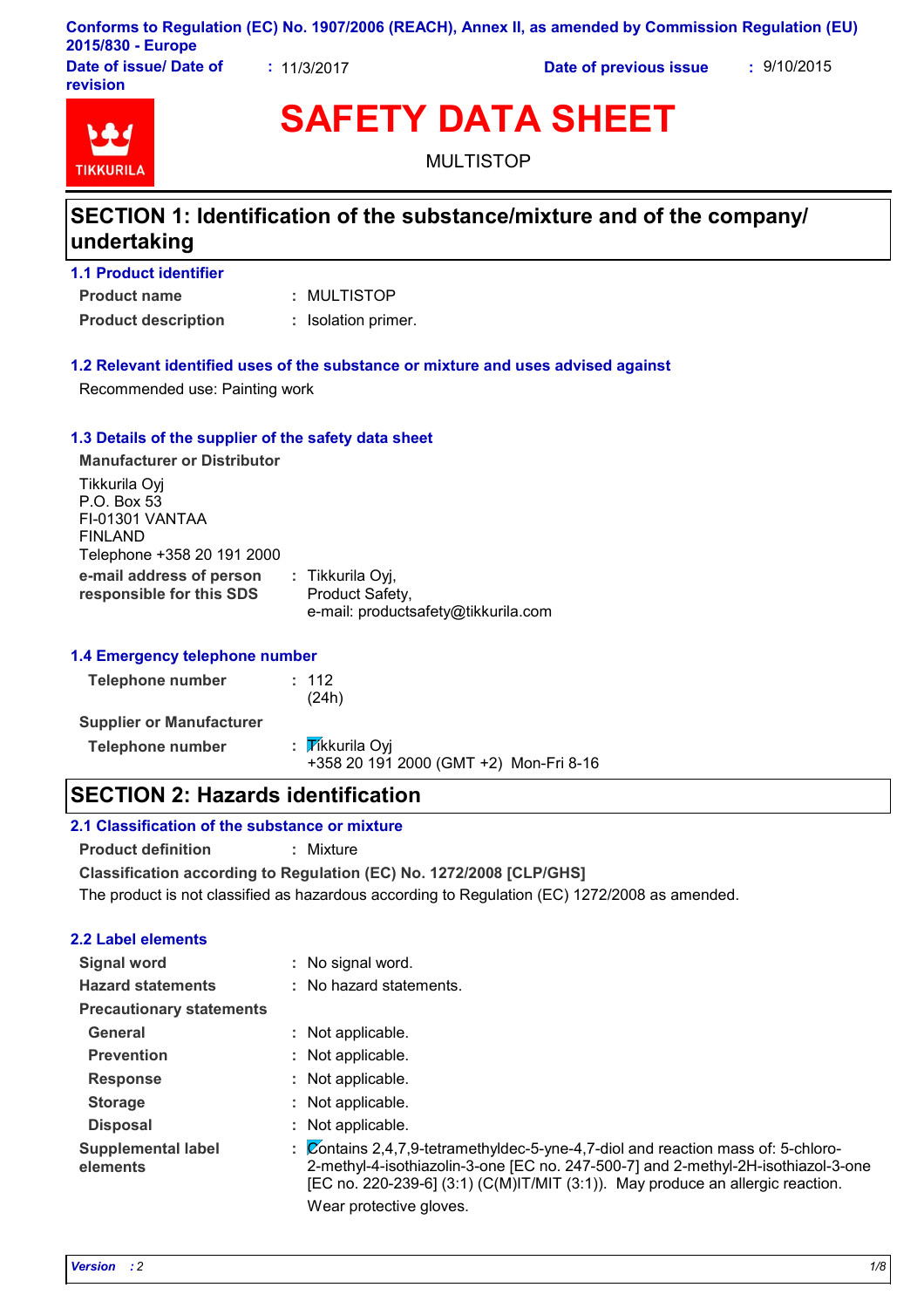#### **Treated articles**

This product contains a biocidal product for the preservation of the product during storage. Contains  $C(M)IT/MIT$  (3:1).

#### **2.3 Other hazards**

**Other hazards which do : not result in classification** : None known.

# **SECTION 3: Composition/information on ingredients**

|                                                                                                                                                                             |                                                             |               | <b>Classification</b>                                                                                                                                                              |              |
|-----------------------------------------------------------------------------------------------------------------------------------------------------------------------------|-------------------------------------------------------------|---------------|------------------------------------------------------------------------------------------------------------------------------------------------------------------------------------|--------------|
| <b>Product/ingredient</b><br>name                                                                                                                                           | <b>Identifiers</b>                                          | $\frac{9}{6}$ | <b>Regulation (EC) No.</b><br>1272/2008 [CLP]                                                                                                                                      | <b>Notes</b> |
| $2,4,7,9$ -tetramethyldec-5-yne-4,7-dio                                                                                                                                     | REACH #: 01-2119954390-39<br>EC: 204-809-1<br>CAS: 126-86-3 | ≤ $0.3$       | Eye Dam. 1, H318<br>Skin Sens. 1B, H317<br>Aquatic Chronic 3, H412                                                                                                                 |              |
| reaction mass of: 5-chloro-2-methyl-<br>4-isothiazolin-3-one [EC no.<br>247-500-7] and 2-methyl-2H-<br>isothiazol-3-one [EC no. 220-239-6]<br>$(3:1)$ (C(M)IT/MIT $(3:1)$ ) | CAS: 55965-84-9                                             | < 0.0015      | Acute Tox. 3, H301<br>Acute Tox. 3, H311<br>Acute Tox. 3, H331<br>Skin Corr. 1B, H314<br><b>Skin Sens. 1, H317</b><br>Aquatic Acute 1, H400 (M=1)<br>Aquatic Chronic 1, H410 (M=1) |              |
|                                                                                                                                                                             |                                                             |               | See Section 16 for the full<br>text of the H statements<br>declared above.                                                                                                         |              |

There are no additional ingredients present which, within the current knowledge of the supplier, are classified and contribute to the classification of the substance and hence require reporting in this section.

There are no additional ingredients present which, within the current knowledge of the supplier and in the concentrations applicable, are classified as hazardous to health or the environment, are PBTs or vPvBs or have been assigned a workplace exposure limit and hence require reporting in this section.

Occupational exposure limits, if available, are listed in Section 8.

Notes, if applicable, refer to Notes given in Annex VI of 1272/2008/EC.

# **SECTION 4: First aid measures**

| 4.1 Description of first aid measures |                                                                                                                                                                                                      |  |  |  |
|---------------------------------------|------------------------------------------------------------------------------------------------------------------------------------------------------------------------------------------------------|--|--|--|
| General                               | : In all cases of doubt, or when symptoms persist, seek medical attention. Show this<br>safety data sheet or label to the doctor if possible.                                                        |  |  |  |
| Eye contact                           | : Check for and remove any contact lenses. Immediately flush eyes with plenty of<br>lukewarm water, keeping eyelids open. Continue to rinse for at least 10 minutes.                                 |  |  |  |
| <b>Inhalation</b>                     | $\pm$ Remove to fresh air.                                                                                                                                                                           |  |  |  |
| <b>Skin contact</b>                   | : Wash skin thoroughly with soap and water or use recognized skin cleanser. Do<br>NOT use solvents or thinners.                                                                                      |  |  |  |
| Ingestion                             | : If accidentally swallowed rinse the mouth with plenty of water (only if the person is<br>conscious). If significant amounts have been swallowed or if symptoms persist,<br>seek medical attention. |  |  |  |

#### **4.2 Most important symptoms and effects, both acute and delayed**

See Section 11 for more detailed information on health effects and symptoms.

Contains:

mixture of: 5-chloro-2-methyl-4-isothiazolin-3-one [EC no. 247-500-7] and 2-methyl-2H -isothiazol-3-one [EC no. 220-239-6] (3:1)

2,4,7,9-tetramethyldec-5-yne-4,7-diol

May produce an allergic reaction.

#### **4.3 Indication of any immediate medical attention and special treatment needed**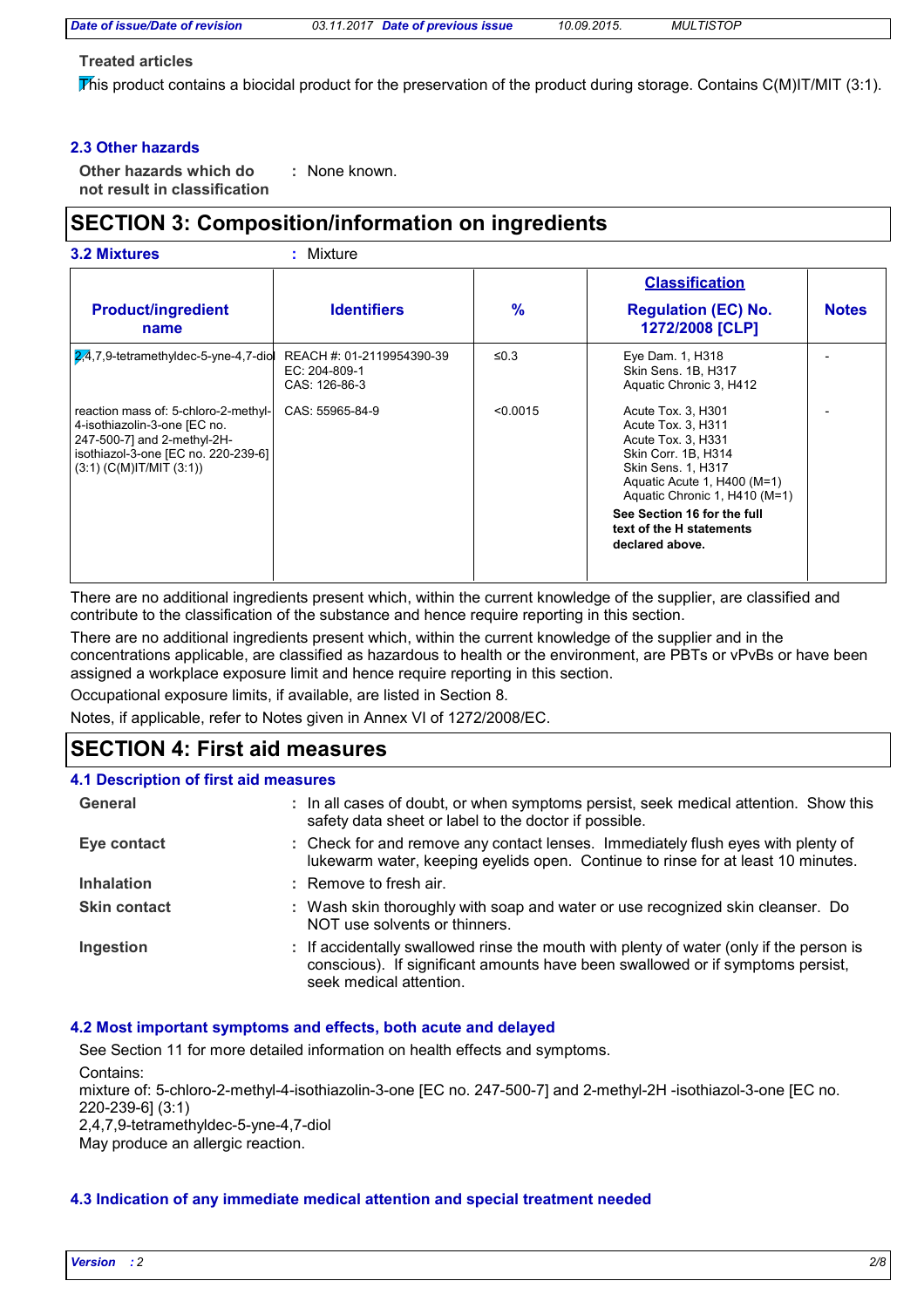*Date of issue/Date of revision 03.11.2017 Date of previous issue 10.09.2015. MULTISTOP*

None.

### **SECTION 5: Firefighting measures**

#### Use water spray to keep fire-exposed containers cool. Do not release runoff from **:** fire to drains or watercourses. **Hazardous combustion products Hazards from the substance or mixture** When exposed to high temperatures, hazardous decomposition products may be **:** produced, such as carbon monoxide and dioxide, smoke, oxides of nitrogen etc. This product is not classified as flammable. Fire will produce dense black smoke. **:** Exposure to decomposition products may cause a health hazard. **Special protective : Appropriate breathing apparatus may be required.** Use an extinguishing agent suitable for the surrounding fire. Recommended: **:** Alcohol resistant foam, CO<sub>2</sub>, powders or water spray/mist. **5.1 Extinguishing media** Do not use a direct water jet that could spread the fire. **: Suitable extinguishing media Unsuitable extinguishing media 5.2 Special hazards arising from the substance or mixture 5.3 Advice for firefighters Special protective actions for fire-fighters**

**equipment for fire-fighters**

### **SECTION 6: Accidental release measures**

| <b>6.1 Personal precautions,</b><br>protective equipment and<br>emergency procedures | : Refer to protective measures listed in sections 7 and 8.                                                                                                                                                                                                               |
|--------------------------------------------------------------------------------------|--------------------------------------------------------------------------------------------------------------------------------------------------------------------------------------------------------------------------------------------------------------------------|
| <b>6.2 Environmental</b><br>precautions                                              | : Do not allow to enter drains, water courses or soil.                                                                                                                                                                                                                   |
| 6.3 Methods and materials<br>for containment and<br>cleaning up                      | : Contain and collect spillage with non-combustible, absorbent material e.g. sand,<br>earth, vermiculite or diatomaceous earth and place in container for disposal<br>according to local regulations. Preferably clean with water or detergent. Avoid using<br>solvents. |
| 6.4 Reference to other<br>sections                                                   | : See Section 1 for emergency contact information.<br>See Section 13 for additional waste treatment information.                                                                                                                                                         |

### **SECTION 7: Handling and storage**

| 7.1 Precautions for safe<br>handling                                                 | : Avoid contact with skin and eyes. Avoid breathing vapor. Avoid inhalation of dust<br>from sanding. See Section 8 for information on appropriate personal protective<br>equipment. Eating, drinking and smoking should be prohibited in areas where this<br>material is handled and stored. Wash hands before breaks and immediately after<br>handling the product.                                                                           |
|--------------------------------------------------------------------------------------|------------------------------------------------------------------------------------------------------------------------------------------------------------------------------------------------------------------------------------------------------------------------------------------------------------------------------------------------------------------------------------------------------------------------------------------------|
| <b>7.2 Conditions for safe</b><br>storage, including any<br><b>incompatibilities</b> | : Store in original container protected from direct sunlight in a dry, cool and well-<br>ventilated area, away from incompatible materials (see Section 10) and food and<br>drink. Keep container tightly closed. Containers that have been opened must be<br>carefully resealed and kept upright to prevent leakage. Recommended storage<br>temperature is +5°C +25°C. Do not allow to freeze. Store in accordance with local<br>regulations. |
| 7.3 Specific end use(s)                                                              | : None.                                                                                                                                                                                                                                                                                                                                                                                                                                        |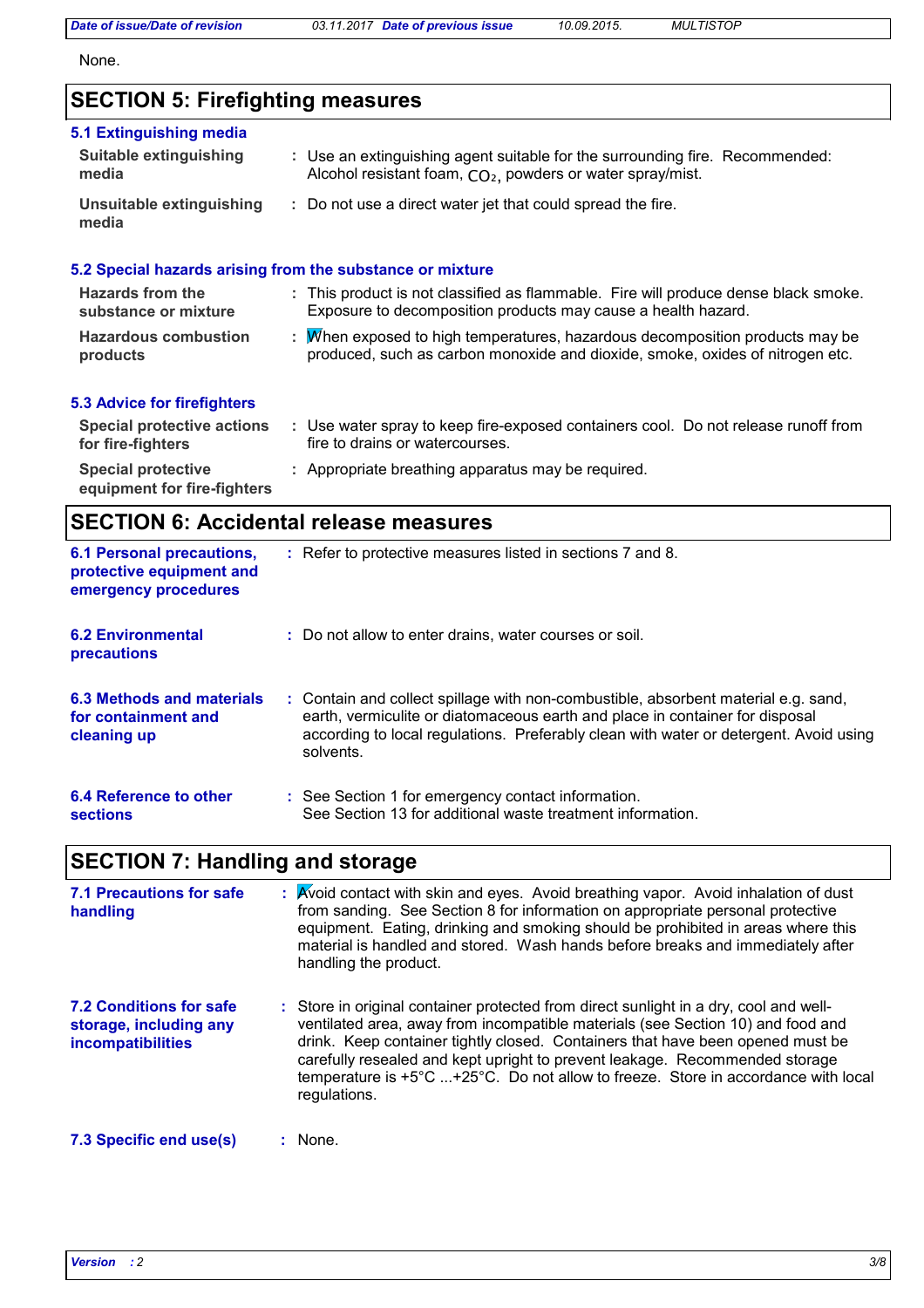# **SECTION 8: Exposure controls/personal protection**

#### **8.1 Control parameters**

No exposure limit value known. **Occupational exposure limits**

**procedures**

Recommended monitoring : If this product contains ingredients with exposure limits, personal, workplace atmosphere or biological monitoring may be required to determine the effectiveness of the ventilation or other control measures and/or the necessity to use respiratory protective equipment.

#### **DNELs/DMELs**

No DNELs/DMELs available.

**PNECs**

No PNECs available.

#### **8.2 Exposure controls**

#### **Appropriate engineering controls**

Provide adequate ventilation. Comply with the health and safety at work laws.

#### **Individual protection measures**

| <b>Eye/face protection</b>    | : Safety eyewear should be used when there is a likelihood of exposure.                                                                                                                                                                                                                                                                                                                    |
|-------------------------------|--------------------------------------------------------------------------------------------------------------------------------------------------------------------------------------------------------------------------------------------------------------------------------------------------------------------------------------------------------------------------------------------|
| <b>Hand protection</b>        | : Wear protective gloves. Gloves should be replaced regularly and if there is any<br>sign of damage to the glove material. The instructions and information provided by<br>the glove manufacturer on use, storage, maintenance and replacement must be<br>followed.<br>Recommended glove material (EN374):<br>> 8 hours (breakthrough time): nitrile rubber<br>Not recommended: PVA gloves |
| <b>Skin protection</b>        | : Wear appropriate personal protective clothing to prevent skin contact.                                                                                                                                                                                                                                                                                                                   |
| <b>Respiratory protection</b> | $\mathbb R$ K respirator is not needed under normal and intended conditions of product use.<br>Wear a respirator with type P2 filter during sanding (EN149:2001). Be sure to use<br>an approved/certified respirator or equivalent. Check that mask fits tightly and<br>change filter regularly.                                                                                           |

# **SECTION 9: Physical and chemical properties**

#### **9.1 Information on basic physical and chemical properties**

| Appearance                                                 |                                                              |
|------------------------------------------------------------|--------------------------------------------------------------|
| <b>Physical state</b>                                      | : Liquid.                                                    |
| Color                                                      | : White.                                                     |
| Odor                                                       | $:$ Mild.                                                    |
| <b>Odor threshold</b>                                      | : Not relevant for the hazard assessment of the product.     |
| рH                                                         | Not relevant for the hazard assessment of the product.       |
| <b>Melting point/freezing point</b>                        | $: 0^{\circ}$ C (water)                                      |
| Initial boiling point and<br>boiling range                 | $: 100^{\circ}$ C (water)                                    |
| <b>Flash point</b>                                         | : $>100 °C$                                                  |
| <b>Evaporation rate</b>                                    | $\mathbf F$ . Mot relevant due to the nature of the product. |
| <b>Flammability (solid, gas)</b>                           | : Not applicable. Product is a liquid.                       |
| <b>Upper/lower flammability or</b><br>explosive limits     | : No flammable ingredients present.                          |
| <b>Vapor pressure</b>                                      | $\frac{3}{2}$ kPa [room temperature] (water)                 |
| <b>Vapor density</b>                                       | Not relevant for the hazard assessment of the product.       |
| <b>Density</b>                                             | : $\sqrt{2.3}$ g/cm <sup>3</sup>                             |
| Solubility(ies)                                            | Miscible in water.                                           |
| Partition coefficient: n-octanol/: Not available.<br>water |                                                              |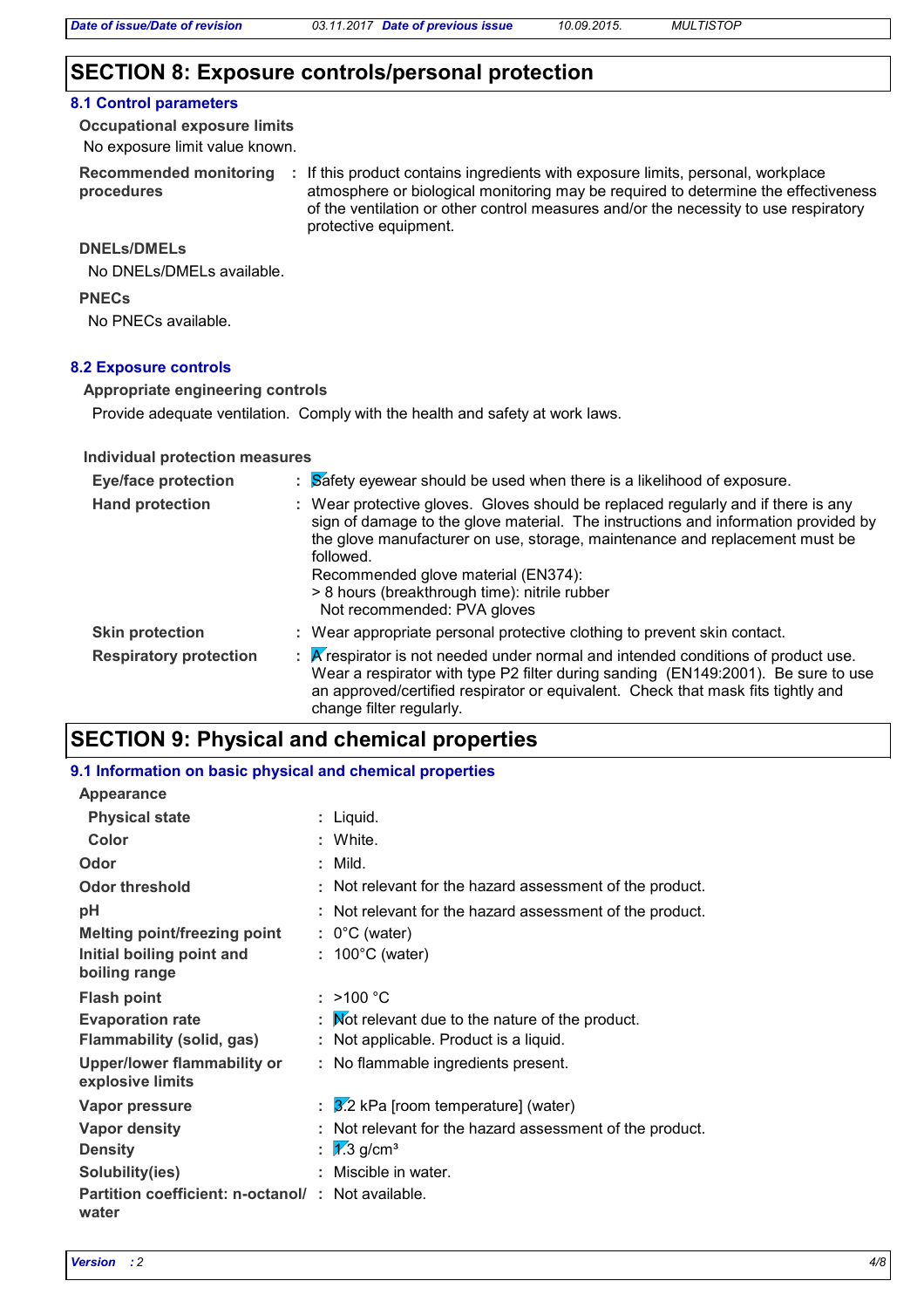| <b>Date of issue/Date of revision</b> | 03.11.2017 Date of previous issue                        | 10.09.2015. | <b>MULTISTOP</b> |  |
|---------------------------------------|----------------------------------------------------------|-------------|------------------|--|
| <b>Auto-ignition temperature</b>      | : Mot relevant due to the nature of the product.         |             |                  |  |
| <b>Decomposition temperature</b>      | : Not relevant for the hazard assessment of the product. |             |                  |  |
| <b>Viscosity</b>                      | : Not relevant for the hazard assessment of the product. |             |                  |  |
| <b>Explosive properties</b>           | : No explosive ingredients present.                      |             |                  |  |
| <b>Oxidizing properties</b>           | : No oxidizing ingredients present.                      |             |                  |  |

#### **9.2 Other information**

No additional information.

| <b>SECTION 10: Stability and reactivity</b>     |  |                                                                                                                                                               |  |
|-------------------------------------------------|--|---------------------------------------------------------------------------------------------------------------------------------------------------------------|--|
| <b>10.1 Reactivity</b>                          |  | $\therefore$ See Section 10.5.                                                                                                                                |  |
| <b>10.2 Chemical stability</b>                  |  | : Stable under recommended storage and handling conditions (see Section 7).                                                                                   |  |
| 10.3 Possibility of<br>hazardous reactions      |  | : Under normal conditions of storage and use, hazardous reactions will not occur.                                                                             |  |
| <b>10.4 Conditions to avoid</b>                 |  | : Avoid extreme heat and freezing.                                                                                                                            |  |
| 10.5 Incompatible materials                     |  | : Keep away from the following materials to prevent strong exothermic reactions:<br>oxidizing agents<br>strong acids<br>strong alkalis                        |  |
| <b>10.6 Hazardous</b><br>decomposition products |  | : When exposed to high temperatures, hazardous decomposition products may be<br>produced, such as carbon monoxide and dioxide, smoke, oxides of nitrogen etc. |  |

# **SECTION 11: Toxicological information**

#### **11.1 Information on toxicological effects**

There is no testdata available on the product itself.

The product is not classified as hazardous according to Regulation (EC) 1272/2008 as amended.

Long term exposure by inhalation may cause respiratory tract irritation. Prolonged or repeated contact can defat the skin and lead to irritation, cracking and/or dermatitis.

**Acute toxicity**

| <b>Product/ingredient name</b>                                                                                                                                                     | <b>Result</b> | <b>Species</b> | <b>Dose</b> | <b>Exposure</b> |
|------------------------------------------------------------------------------------------------------------------------------------------------------------------------------------|---------------|----------------|-------------|-----------------|
| reaction mass of: 5-chloro-<br> 2-methyl-4-isothiazolin-<br>3-one [EC no. 247-500-7]<br>and 2-methyl-2H-isothiazol-<br> 3-one [EC no. 220-239-6] (3:  <br>$(1)$ (C(M)IT/MIT (3:1)) | ILD50 Oral    | Rat            | 53 mg/kg    |                 |

Not classified.

**Irritation/Corrosion**

Not classified.

**Sensitization**

The product is not classified as sensitizing by skin contact, but it contains following preservatives or other biocides which may produce an allergic reaction:

1,2-benzisothiazol-3(2H)-one (BIT)

mixture of: 5-chloro-2-methyl-4-isothiazolin-3-one [EC no. 247-500-7] and 2-methyl-2H -isothiazol-3-one [EC no. 220-239-6] (3:1)

Contains small amounts of sensitizing substances:

2,4,7,9-tetramethyldec-5-yne-4,7-diol

**Mutagenicity**

Not classified.

**Carcinogenicity**

Not classified.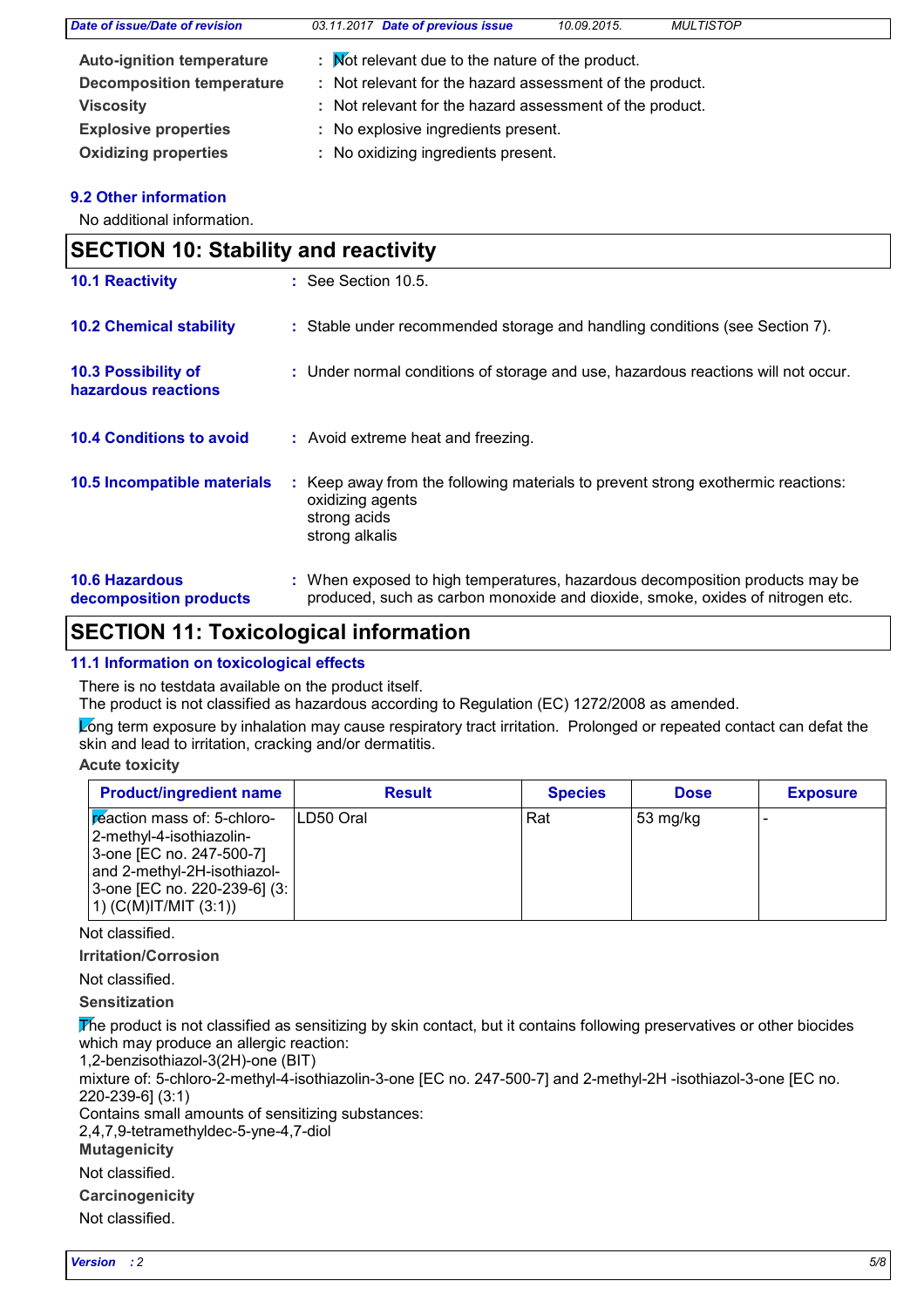| <b>Reproductive toxicity</b>                       |
|----------------------------------------------------|
| Not classified.                                    |
| <b>Teratogenicity</b>                              |
| Not classified.                                    |
| Specific target organ toxicity (single exposure)   |
| Not classified.                                    |
| Specific target organ toxicity (repeated exposure) |
| Not classified.                                    |
| <b>Aspiration hazard</b>                           |
| Not classified.                                    |

# **SECTION 12: Ecological information**

Ecological testing has not been conducted on this product. Do not allow to enter drains, water courses or soil.

The product is not classified as environmentally hazardous according to Regulation (EC) 1272/2008.

#### **12.1 Toxicity**

| <b>Product/ingredient name</b>                                                                                                                                                | <b>Result</b>            | <b>Species</b>                             | <b>Exposure</b> |
|-------------------------------------------------------------------------------------------------------------------------------------------------------------------------------|--------------------------|--------------------------------------------|-----------------|
| $2,4,7,9$ -tetramethyldec-<br>5-yne-4,7-diol                                                                                                                                  | EC50 82 mg/l             | Algae - Selenastrum<br>capricornutum       | 72 hours        |
|                                                                                                                                                                               | EC50 91 mg/l             | Daphnia                                    | 48 hours        |
| reaction mass of: 5-chloro-<br>2-methyl-4-isothiazolin-<br>3-one [EC no. 247-500-7]<br>and 2-methyl-2H-isothiazol-<br>3-one [EC no. 220-239-6] (3:<br>1) $(C(M)IT/MIT (3:1))$ | Acute EC50 0.379 mg/l    | Algae - Pseudokirchneriella<br>subcapitata | 72 hours        |
|                                                                                                                                                                               | Acute EC50 0.16 mg/l     | Daphnia - Daphnia magna                    | 48 hours        |
|                                                                                                                                                                               | Acute LC50 0.19 mg/l     | Fish - Oncorhynchus mykiss                 | 96 hours        |
|                                                                                                                                                                               | Chronic NOEC 0.0012 mg/l | Algae - Pseudokirchneriella<br>subcapitata | 72 hours        |
|                                                                                                                                                                               | Chronic NOEC 0.004 mg/l  | Daphnia - Daphnia magna                    | 21 days         |

#### **12.2 Persistence and degradability**

| <b>Product/ingredient name</b>                                 | <b>Aquatic half-life</b> | <b>Photolysis</b> | <b>Biodegradability</b> |
|----------------------------------------------------------------|--------------------------|-------------------|-------------------------|
| <b>Exercise Mass of: 5-chloro-</b><br>2-methyl-4-isothiazolin- | $\overline{\phantom{0}}$ |                   | Readilv                 |
| 3-one [EC no. 247-500-7]<br>and 2-methyl-2H-isothiazol-        |                          |                   |                         |
| 3-one [EC no. 220-239-6] (3:  <br>1) $(C(M)$ IT/MIT $(3:1)$    |                          |                   |                         |

#### **12.3 Bioaccumulative potential**

**:** No specific data.

### **12.4 Mobility in soil**

| Soil/water partition<br>coefficient (Koc) | : Not available. |
|-------------------------------------------|------------------|
| <b>Mobility</b>                           | : Not available. |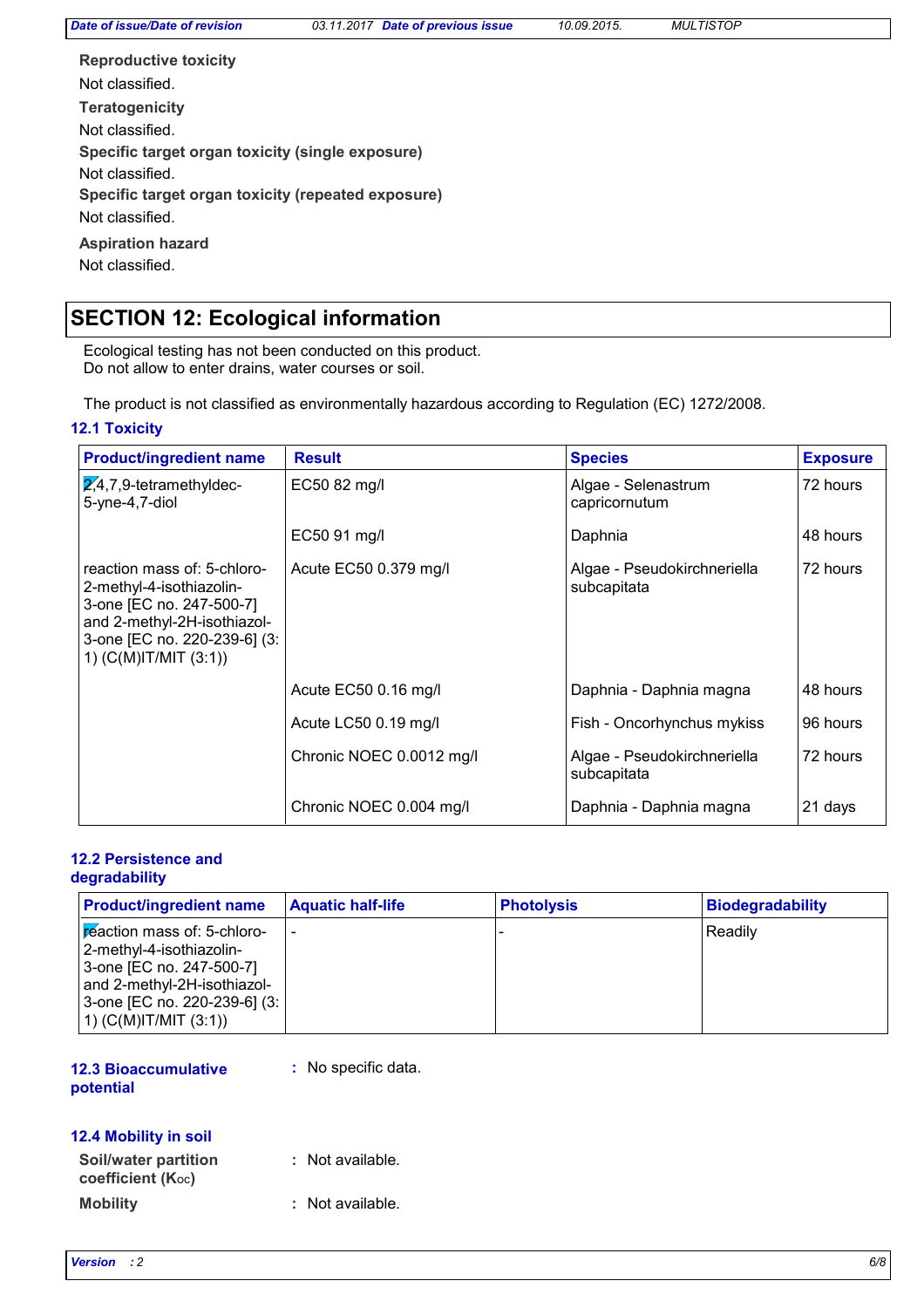| 12.5 Results of PBT and vPvB assessment |  |
|-----------------------------------------|--|
|-----------------------------------------|--|

| <b>PBT</b> | : Not applicable. |
|------------|-------------------|
| vPvB       | : Not applicable. |

| <b>12.6 Other adverse effects</b> | Not available. |
|-----------------------------------|----------------|
|-----------------------------------|----------------|

### **SECTION 13: Disposal considerations**

#### **13.1 Waste treatment methods**

#### **Product**

**Methods of disposal :**

Remove as much product as possible from the tools before cleaning. Gather residues into waste containers. Liquid residue must not be emptied into drains or sewage system, but handled in accordance with national regulations. Product residues should be left at special companies which have permission for gathering this kind of wastes.

**European waste catalogue (EWC)**

| Waste code | <b>Waste designation</b>                                       |  |
|------------|----------------------------------------------------------------|--|
| 08 01 12   | waste paint and varnish other than those mentioned in 08 01 11 |  |

If this product is mixed with other wastes, the original waste product code may no longer apply and the appropriate code should be assigned. For further information, contact your local waste authority.

# **Packaging**

- **Methods of disposal :**
- Empty packaging should be recycled or disposed of in accordance with national regulations.

**Special precautions :**

No additional information.

### **SECTION 14: Transport information**

This product is not regulated for carriage according to ADR/RID, IMDG, IATA.

|                                           | <b>ADR/RID</b>           | <b>IMDG</b>                  | <b>IATA</b>    |
|-------------------------------------------|--------------------------|------------------------------|----------------|
| 14.1 UN number                            | Not regulated.           | Not regulated.               | Not regulated. |
| 14.2 UN proper<br>shipping name           | $\overline{\phantom{a}}$ | -                            |                |
| <b>14.3 Transport</b><br>hazard class(es) | $\overline{\phantom{a}}$ | $\qquad \qquad \blacksquare$ |                |
| 14.4 Packing<br>group                     |                          | $\overline{\phantom{a}}$     |                |
| 14.5<br><b>Environmental</b><br>hazards   | No.                      | No.                          | No.            |
| <b>Additional</b><br>information          |                          | $\overline{\phantom{a}}$     |                |

**user**

**14.6 Special precautions for : Transport within user's premises: always transport in closed containers that are** upright and secure. Ensure that persons transporting the product know what to do in the event of an accident or spillage.

**14.7 Transport in bulk according to Annex II of MARPOL and the IBC Code :** Not available.